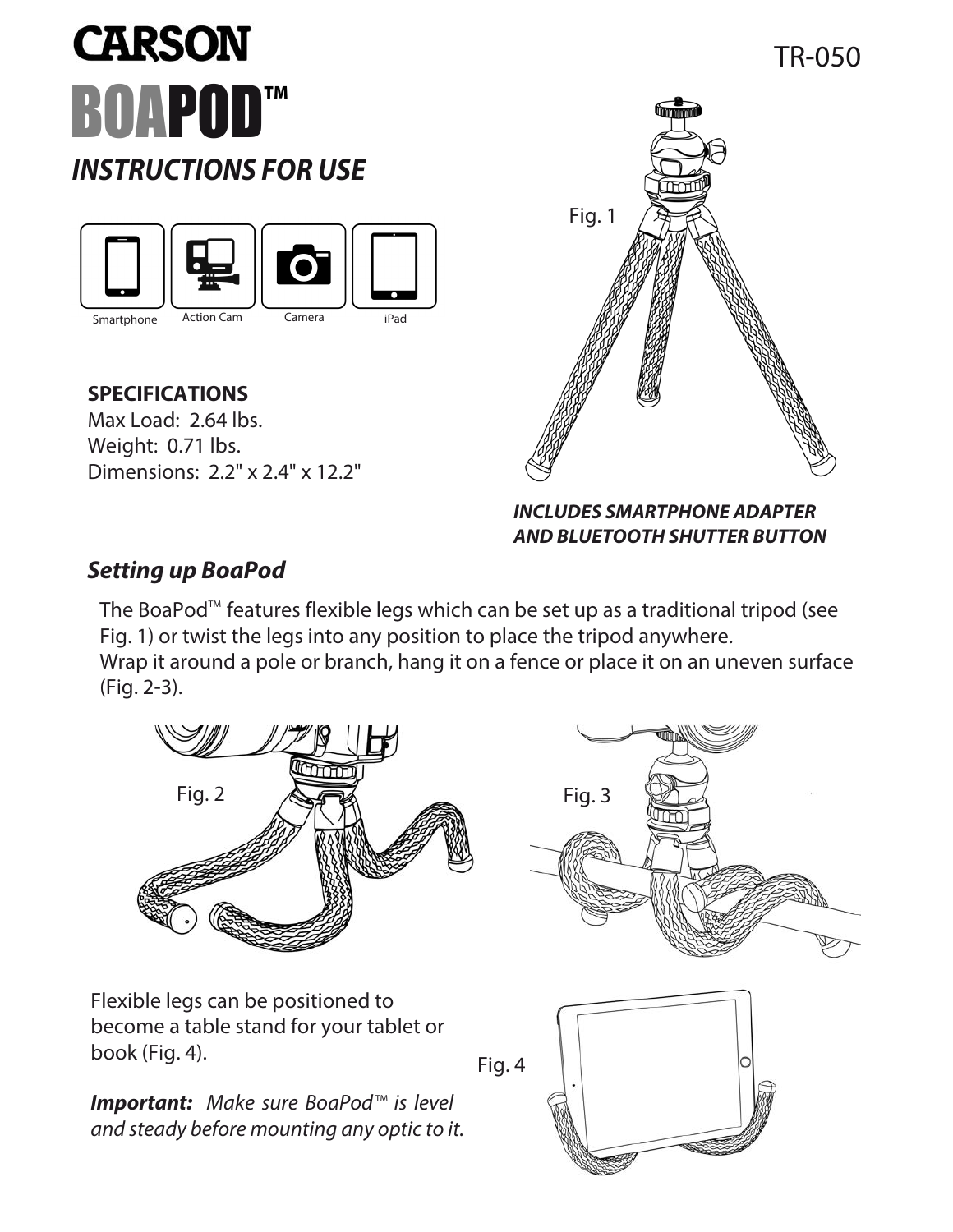## **Mounting Optic to BoaPod**

The BoaPod<sup> $m$ </sup> comes with a removable 360 $^{\circ}$  fluid ballhead with 1/4 universal mounting screw.

### For Use With Ballhead

Screw optic, camera or adapter to thread on top of ball head until tight. To adjust position of ball head, loosen lock by turning counter-clockwise (Fig. 5). Rotate ball head as desired (Fig. 6) and tighten securely.



#### For Use Without Ballhead

Ball Head can be removed by twisting counter-clockwise (Fig. 7). You can then mount optic, camera or adapter directly to tripod. Turn circular knob counter clockwise to tighten (Fig. 8). To remove, turn circular knob clockwise.



#### IMPORTANT:

- Do not exceed max load capacity of tripod.
- Remove optic before setting up, taking down, adjusting or transporting your tripod.
- Make sure optic is securely fastened to tripod.
- Do not over-tighten locks as this may damage the locking mechanisms.